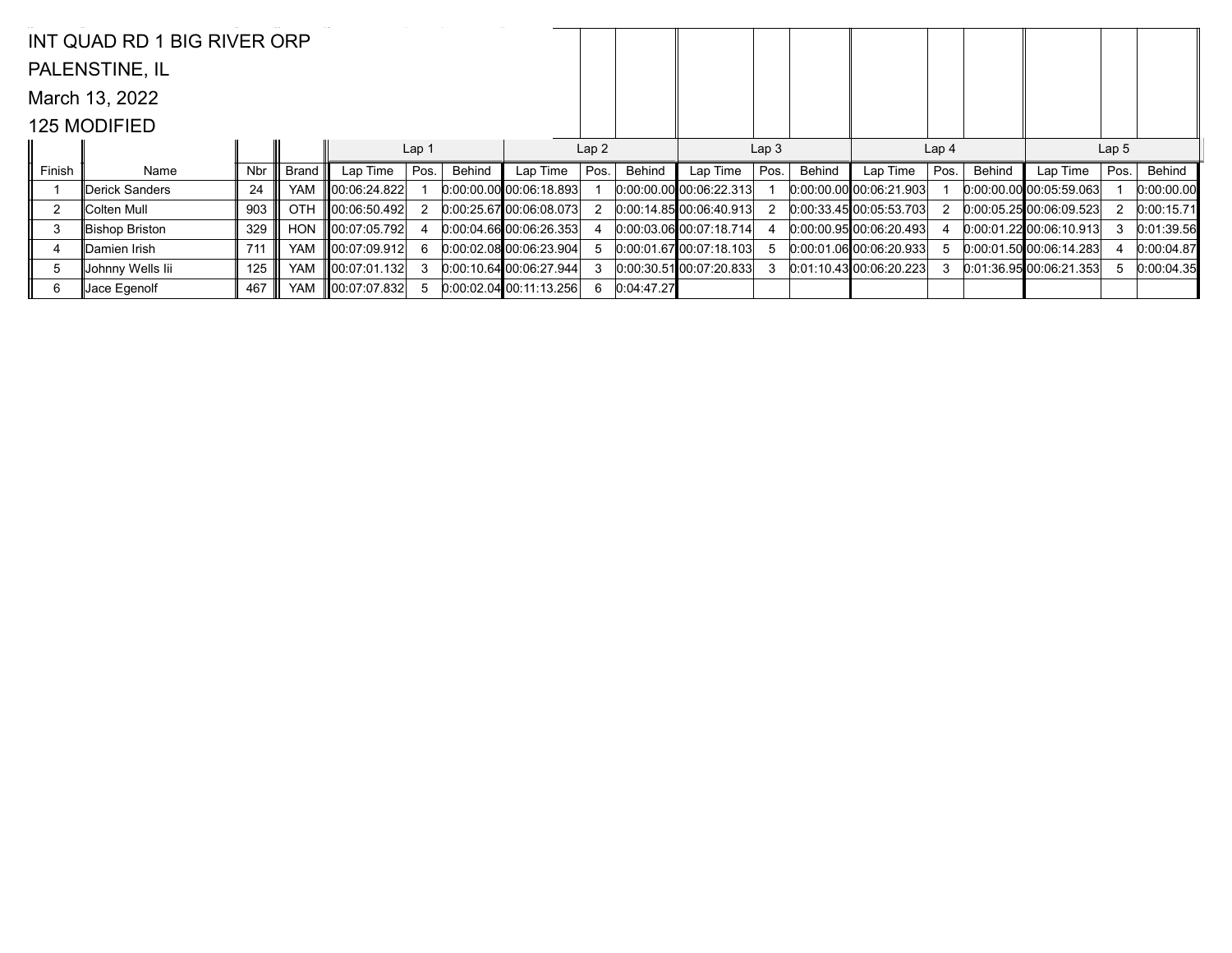|               | Lap6 |               |                           | Lap <sub>7</sub> |               |
|---------------|------|---------------|---------------------------|------------------|---------------|
| Lap Time      | Pos. | <b>Behind</b> | Lap Time                  | Pos.             | <b>Behind</b> |
| 00:06:00.103  | 1    |               | $0.00.00.00$ 00:06:11.593 | 1                | 0:00:00.00    |
| 00:06:13.943  | 2    |               | 0:00:29.55 00:06:16.803   | $\overline{2}$   | 0:00:34.76    |
| 00:06:32.663  | 3    |               | 0:01:58.28 00:07:25.074   | 3                | 0:03:06.55    |
| 00:06:29.823  | 4    |               | 0:00:02.03 00:07:24.234   | 4                | 0:00:01.19    |
| 00:06:30.3331 | 5    |               | 0:00:04.86 00:07:21.154   | 5                | 0:00:01.78    |
|               |      |               |                           |                  |               |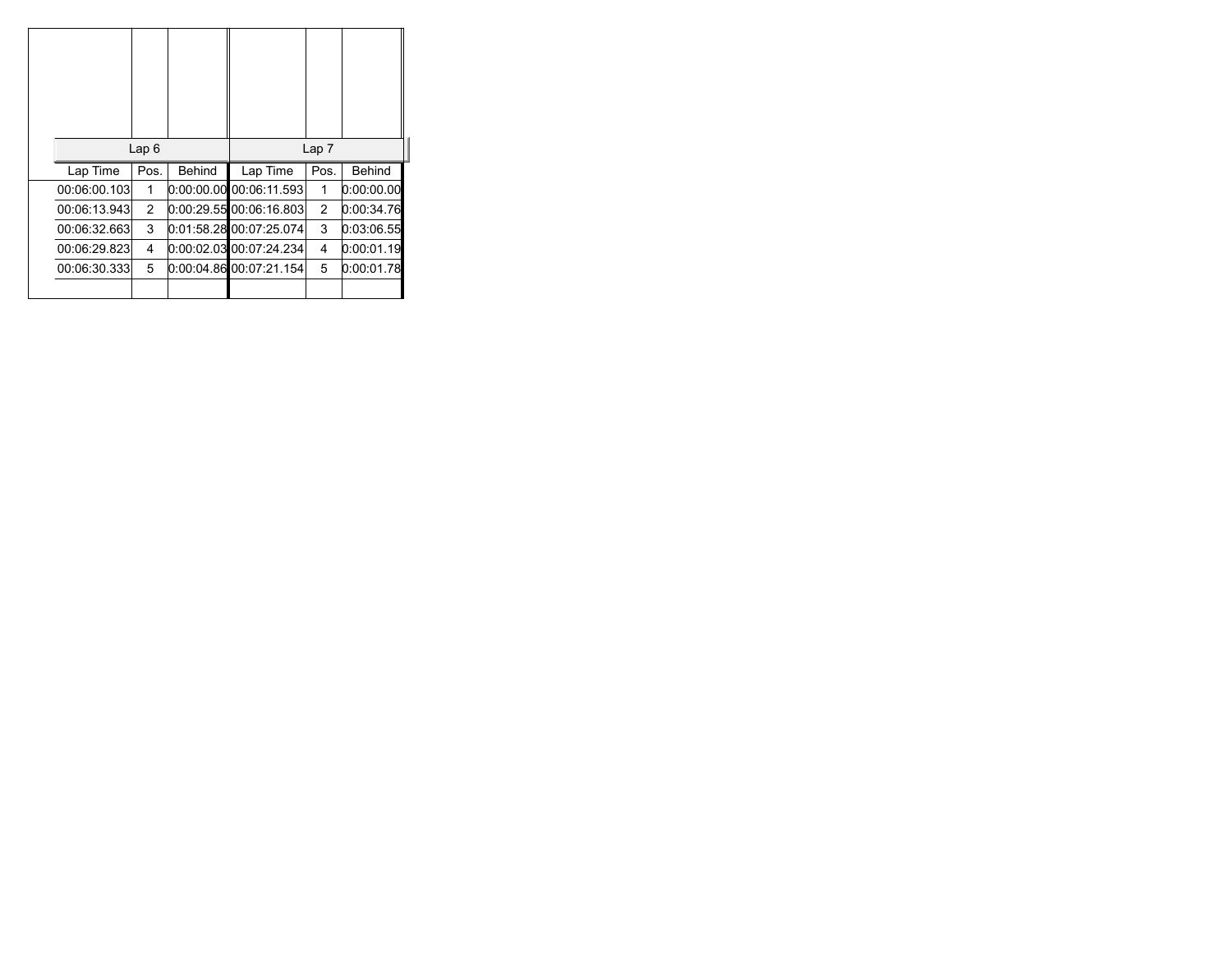|        | INT QUAD RD 1 BIG RIVER ORP |     |            |                    |                  |        |                           |      |        |                           |                  |        |                           |                  |        |                           |                  |            |
|--------|-----------------------------|-----|------------|--------------------|------------------|--------|---------------------------|------|--------|---------------------------|------------------|--------|---------------------------|------------------|--------|---------------------------|------------------|------------|
|        | PALENSTINE, IL              |     |            |                    |                  |        |                           |      |        |                           |                  |        |                           |                  |        |                           |                  |            |
|        | March 13, 2022              |     |            |                    |                  |        |                           |      |        |                           |                  |        |                           |                  |        |                           |                  |            |
|        | 125 LIMITED                 |     |            |                    |                  |        |                           |      |        |                           |                  |        |                           |                  |        |                           |                  |            |
|        |                             |     |            |                    | Lap <sub>1</sub> |        |                           | Lap2 |        |                           | Lap <sub>3</sub> |        |                           | Lap <sub>4</sub> |        |                           | Lap <sub>5</sub> |            |
| Finish | Name                        | Nbr | Brand III  | Lap Time           | Pos.             | Behind | Lap Time                  | Pos. | Behind | Lap Time                  | Pos.             | Behind | Lap Time                  | Pos.             | Behind | Lap Time                  | Pos.             | Behind     |
|        | Reid Robinson               | 123 | <b>HON</b> | $\ 00:07:18.363\ $ |                  |        | $0:00:00.00$ 00:06:50.793 |      |        | $0:00:00.00$ 00:07:06.383 |                  |        | $0:00:00:00$ 00:06:50.894 |                  |        | $0:00:00.00$ 00:07:00.263 |                  | 0:00:00.00 |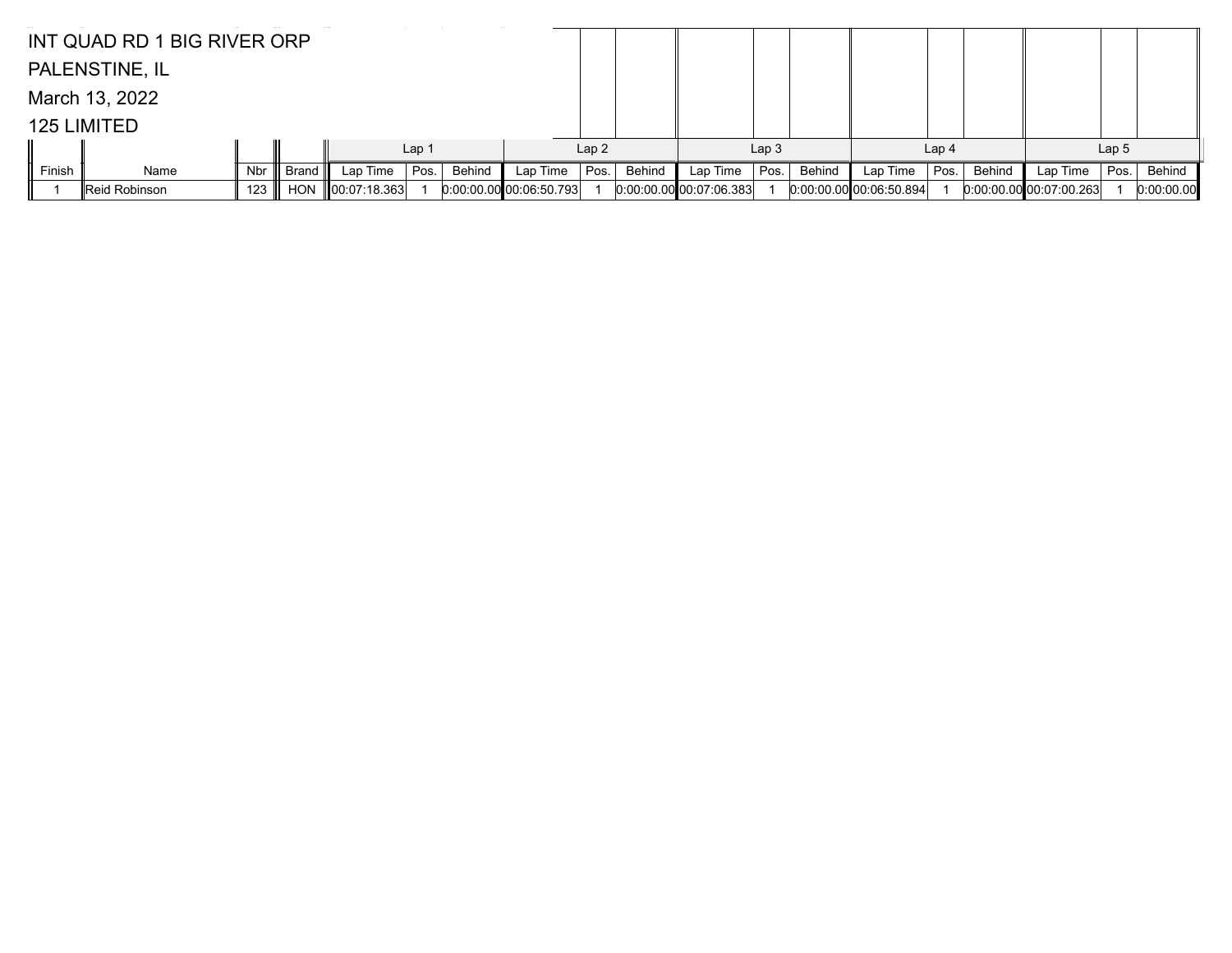|              | Lap6 |        |                           | Lap 7 |            |
|--------------|------|--------|---------------------------|-------|------------|
| Lap Time     | Pos. | Behind | Lap Time                  | Pos.  | Behind     |
| 00:06:55.013 | 1    |        | $0.00.00.00$ 00:07:52.814 | 1     | 0:00:00.00 |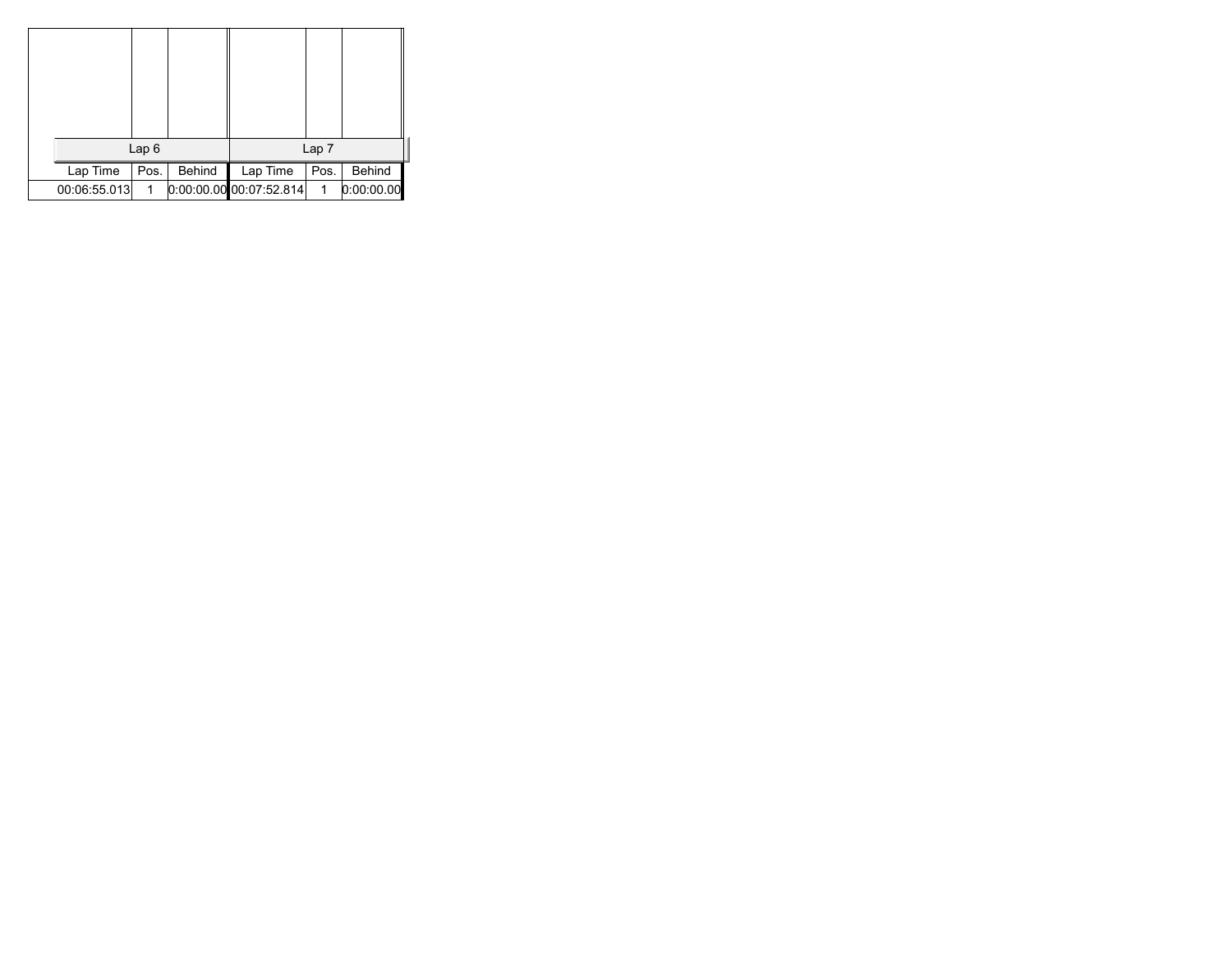|        | INT QUAD RD 1 BIG RIVER ORP |     |            |                    |                  |        |                         |      |        |                           |                  |        |                           |                  |        |                           |                  |            |
|--------|-----------------------------|-----|------------|--------------------|------------------|--------|-------------------------|------|--------|---------------------------|------------------|--------|---------------------------|------------------|--------|---------------------------|------------------|------------|
|        | PALENSTINE, IL              |     |            |                    |                  |        |                         |      |        |                           |                  |        |                           |                  |        |                           |                  |            |
|        | March 13, 2022              |     |            |                    |                  |        |                         |      |        |                           |                  |        |                           |                  |        |                           |                  |            |
|        | 90 4-STROKE SR              |     |            |                    |                  |        |                         |      |        |                           |                  |        |                           |                  |        |                           |                  |            |
|        |                             |     |            |                    | Lap <sub>1</sub> |        |                         | Lap2 |        |                           | Lap <sub>3</sub> |        |                           | Lap <sub>4</sub> |        |                           | Lap <sub>5</sub> |            |
| Finish | Name                        | Nbr | Brand III  | Lap Time           | Pos.             | Behind | Lap Time                | Pos. | Behind | Lap Time                  | Pos.             | Behind | Lap Time                  | Pos.             | Behind | Lap Time                  | Pos.             | Behind     |
|        | $\parallel$ Riley Figg      | 621 | <b>HON</b> | $\ 00:08:42.613\ $ |                  |        | 0.00.00.00 00.07:21.793 |      |        | $0:00:00.00$ 00:07:17.614 |                  |        | $0:00:00.00$ 00:06:57.154 |                  |        | $0:00:00.00$ 00:06:52.603 |                  | 0:00:00.00 |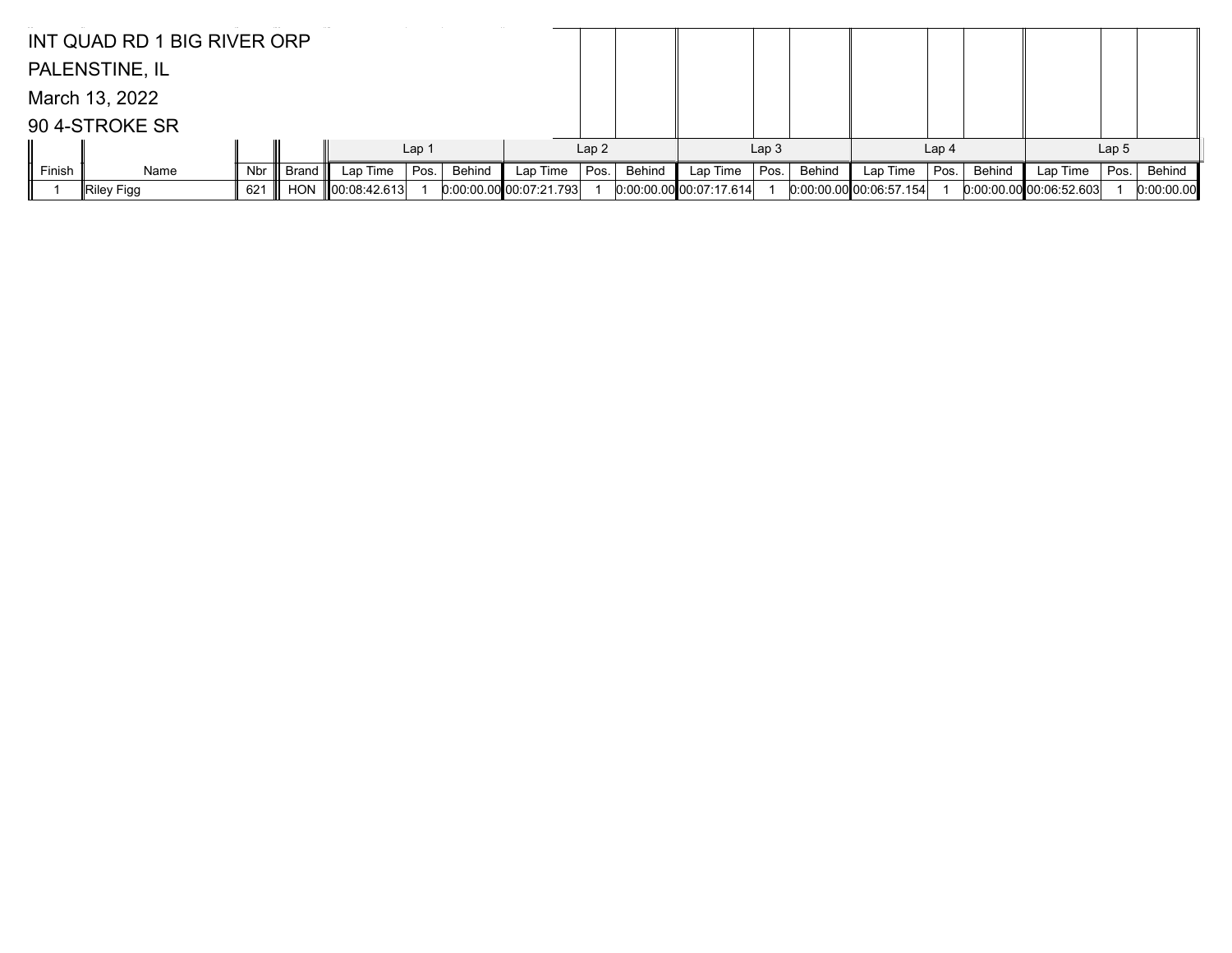|              | Lap <sub>6</sub> |            |          | Lap 7 |        |  |
|--------------|------------------|------------|----------|-------|--------|--|
| Lap Time     | Pos.             | Behind     | Lap Time | Pos.  | Behind |  |
| 00:07:20.713 | 1                | 0:00:00.00 |          |       |        |  |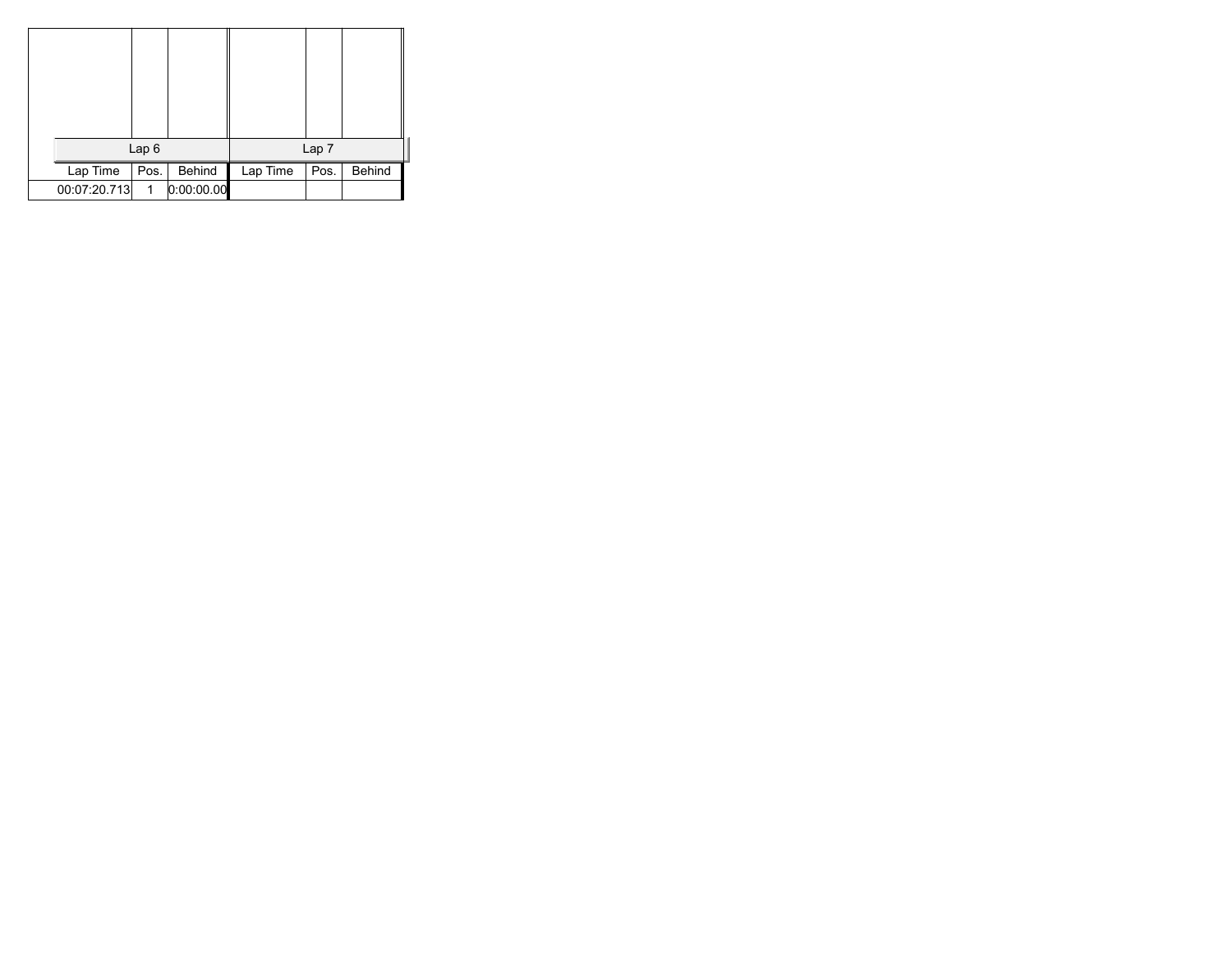|                | INT QUAD RD 1 BIG RIVER ORP |     |              |                    |                  |        |                                |      |        |                             |                  |        |                           |                  |            |                             |                  |            |
|----------------|-----------------------------|-----|--------------|--------------------|------------------|--------|--------------------------------|------|--------|-----------------------------|------------------|--------|---------------------------|------------------|------------|-----------------------------|------------------|------------|
|                | PALENSTINE, IL              |     |              |                    |                  |        |                                |      |        |                             |                  |        |                           |                  |            |                             |                  |            |
|                | March 13, 2022              |     |              |                    |                  |        |                                |      |        |                             |                  |        |                           |                  |            |                             |                  |            |
|                | 90 4-STROKE JR              |     |              |                    |                  |        |                                |      |        |                             |                  |        |                           |                  |            |                             |                  |            |
|                |                             |     |              |                    | Lap <sub>1</sub> |        |                                | Lap2 |        |                             | Lap <sub>3</sub> |        |                           | Lap <sub>4</sub> |            |                             | Lap <sub>5</sub> |            |
| Finish         | Name                        | Nbr | <b>Brand</b> | Lap Time           | Pos.             | Behind | Lap Time                       | Pos. | Behind | Lap Time                    | Pos.             | Behind | Lap Time                  | Pos.             | Behind     | Lap Time                    | Pos.             | Behind     |
|                | ∥Blake Basham               | 458 | HON          | 100:07:47.493      | 2                |        | $[0.00:02.90]$ $[0.07:12.433]$ |      |        | 0:00:00.00 00:06:54.794     |                  |        | 0.00.07.75000.0720.943    |                  |            | 0.00:30.29 00:06:46.554     |                  | 0:00:00.00 |
| $\overline{2}$ | Ryder Jackson               | 06  | <b>HON</b>   | 00:07:54.273       | 3                |        | 0:00:06.7800:07:13.604         |      |        | 0:00:07.95 00:07:19.233     |                  |        | 0.00:32.39 00:07:11.113   | 3                |            | 0.00:22.5600:07:44.084      |                  | 0:00:10.19 |
| 3              | Riley Collier               | 16  | <b>HON</b>   | 00:08:28.593       |                  |        | 0.00:34.32 00:06:42.424        |      |        | [0.00.03.14]00.06.35.953]   |                  |        | $0.00:00.00$ 00:06:58.403 |                  |            | $[0.00:00.00]$ 00:08:26.744 |                  | 0:01:09.90 |
| 4              | lKatriel Barnes             | 721 | <b>OTH</b>   | $\ 00:07:44.593\ $ |                  |        | $[0.00:00.00]$ $[0.07:50.784]$ |      |        | $[0.00.24.36]$ 00:08:02.234 |                  |        | 0.01:10.5000:09:06.164    |                  |            | 0.03.05.55000.08005.934     |                  | 0:03:27.40 |
| 5              | Benton Cox                  | 33  | <b>OTH</b>   | 00:10:34.534       | 6                |        | 0.01:10.1900:08:09.224         |      |        | $[0.01.31.61]$ 00:09:13.685 |                  |        | 0.04:19.83[00:08:19.214]  | 5.               |            | 0.03:32.8800:08:16.184      |                  | 0:03:43.13 |
| 6              | ∥Blake Fancil               | 57  | <b>OTH</b>   | 00:11:04.365       |                  |        | $0:00:29.83$ 00:10:18.174      |      |        | 0.02:38.7800:10.04.056      |                  |        | 0.03:29.1500:09:40.024    | 6.               |            | 0.04.49.96 00.08.59.004     | 6                | 0:05:32.78 |
|                | Rynlei Sappington           | 523 | <b>HON</b>   | 00:09:24.344       |                  |        | 0.00.55.7500.07:47.803         |      |        | 0.01.36.7700.20.06.320      |                  |        | 0.05:51.8700:07:48.364    |                  | 0:04:00.21 |                             |                  |            |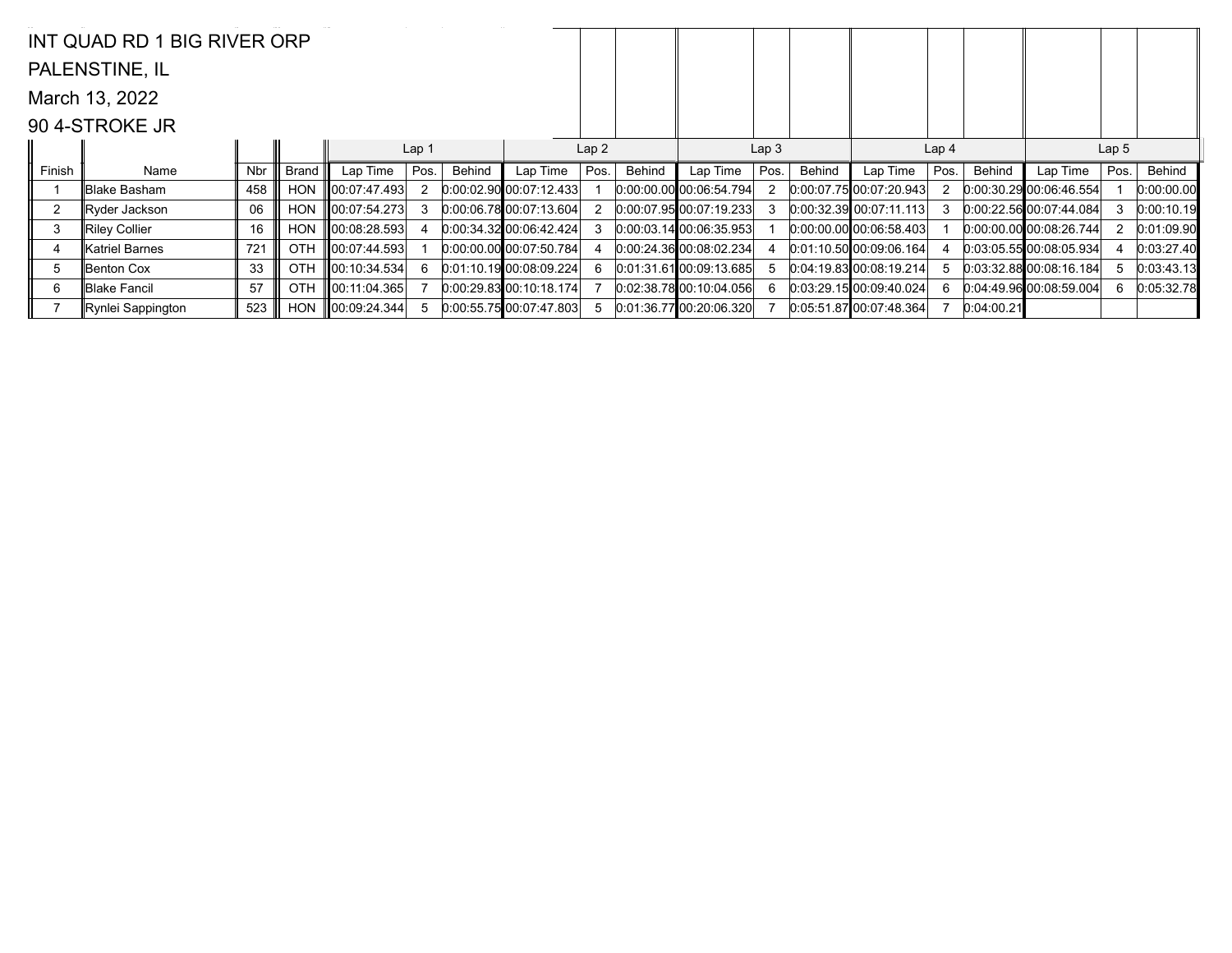|              | Lap <sub>6</sub> |               |                            | Lap 7 |               |
|--------------|------------------|---------------|----------------------------|-------|---------------|
| Lap Time     | Pos.             | <b>Behind</b> | Lap Time                   | Pos.  | <b>Behind</b> |
| 00:06:40.993 | 1                |               | [0.00.00.00, 00.06.41.133] | 1     | 0:00:00.00    |
| 00:07:27.514 | $\overline{2}$   | 0:02:06.61    |                            |       |               |
| 00:08:04.784 | 3                | 0:00:27.08    |                            |       |               |
| 00:08:08.134 | 4                | 0:03:40.94    |                            |       |               |
|              |                  |               |                            |       |               |
|              |                  |               |                            |       |               |
|              |                  |               |                            |       |               |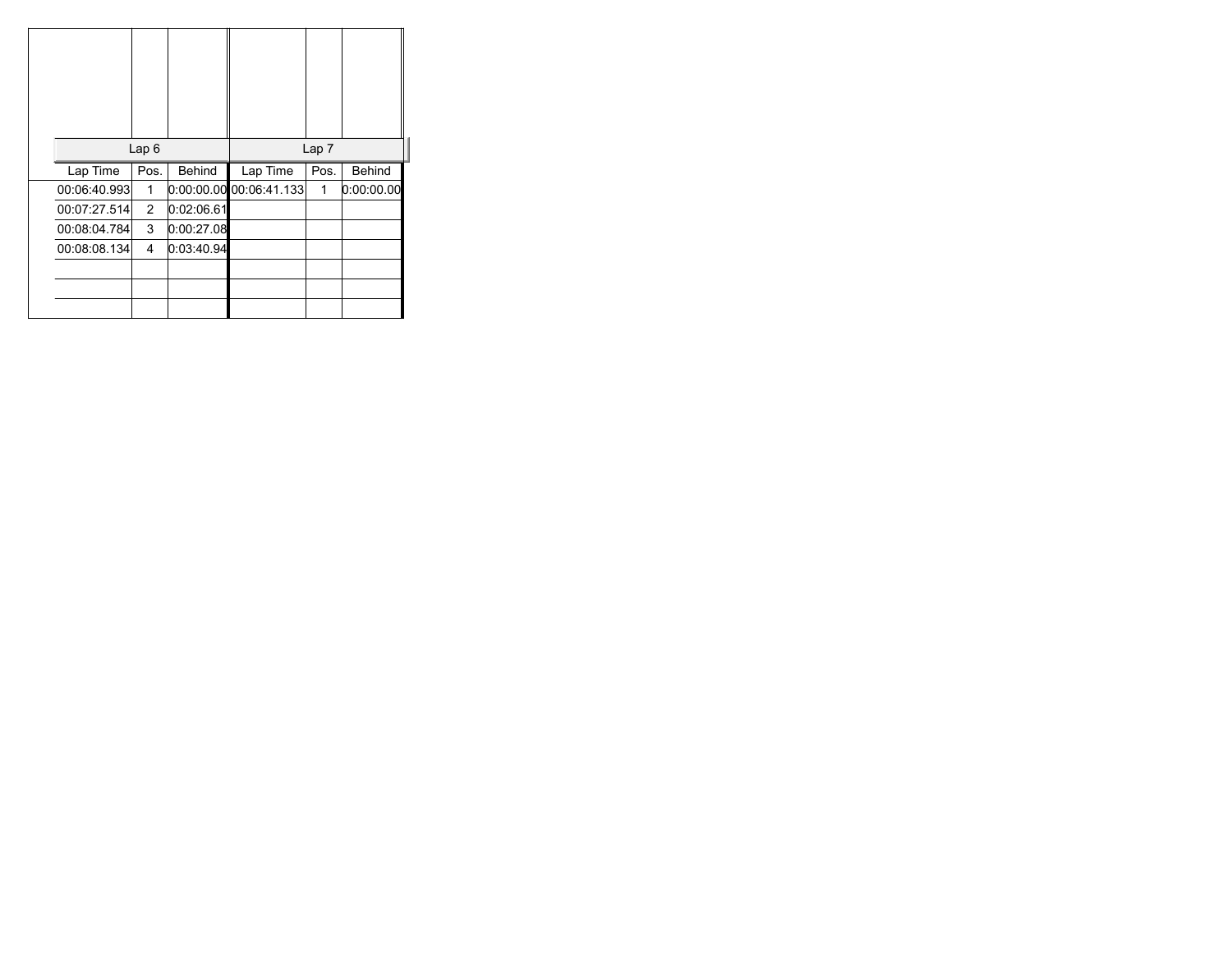|        | INT QUAD RD 1 BIG RIVER ORP |     |            |                    |                  |        |                           |      |        |                         |                  |        |                           |                  |               |                                |                  |            |
|--------|-----------------------------|-----|------------|--------------------|------------------|--------|---------------------------|------|--------|-------------------------|------------------|--------|---------------------------|------------------|---------------|--------------------------------|------------------|------------|
|        | PALENSTINE, IL              |     |            |                    |                  |        |                           |      |        |                         |                  |        |                           |                  |               |                                |                  |            |
|        | March 13, 2022              |     |            |                    |                  |        |                           |      |        |                         |                  |        |                           |                  |               |                                |                  |            |
|        | 90 2-STROKE                 |     |            |                    |                  |        |                           |      |        |                         |                  |        |                           |                  |               |                                |                  |            |
|        |                             |     |            |                    | Lap <sub>1</sub> |        |                           | Lap2 |        |                         | Lap <sub>3</sub> |        |                           | Lap <sub>4</sub> |               |                                | Lap <sub>5</sub> |            |
| Finish | Name                        | Nbr | Brand      | Lap Time $ $ Pos.  |                  | Behind | Lap Time                  | Pos. | Behind | Lap Time                | Pos.             | Behind | Lap Time                  | Pos.             | <b>Behind</b> | Lap Time                       | Pos.             | Behind     |
|        | Colton Southern             | 27  | <b>DRR</b> | $\ 00:06:58.913\ $ |                  |        | $0:00:00.00$ 00:06:26.093 |      |        | 0.00.00.00 00.06.36.283 |                  |        | 0.00.00.0000000622.263    |                  |               | $[0.00:00.00]$ $[0.06:07.743]$ |                  | 0:00:00.00 |
|        | Joseph May                  | 112 | <b>DRR</b> | $\ 00:10:51.365\ $ |                  |        | 0:03:52.45 00:08:41.434   |      |        | 0.06.07.79000.0820.654  |                  |        | 0.07:52.1600:08:15.344    |                  |               | 0.09.45.24 00.07.40.133        |                  | 0:11:17.63 |
|        |                             |     |            |                    |                  |        |                           |      |        | 0.01:11.23 00:08:59.105 |                  |        | $0:01:49.68$ 00:08:17.193 |                  |               | $0:01:51.53$ 00:09:25.745      |                  | 0:03:37.14 |